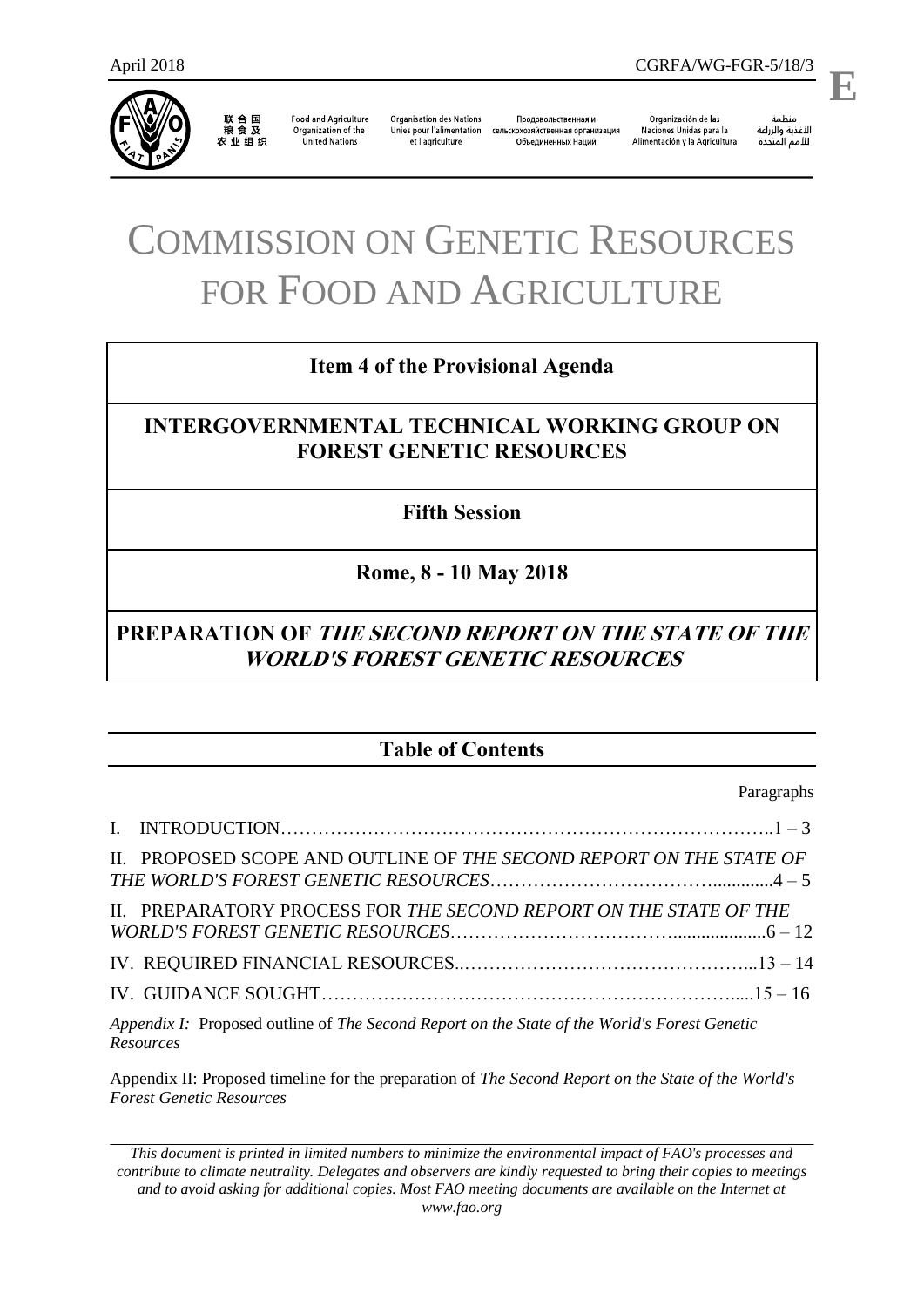*Appendix III*: Estimated extra-budgetary resources required for the preparation of *The Second Report on the State of the World's Forest Genetic Resources*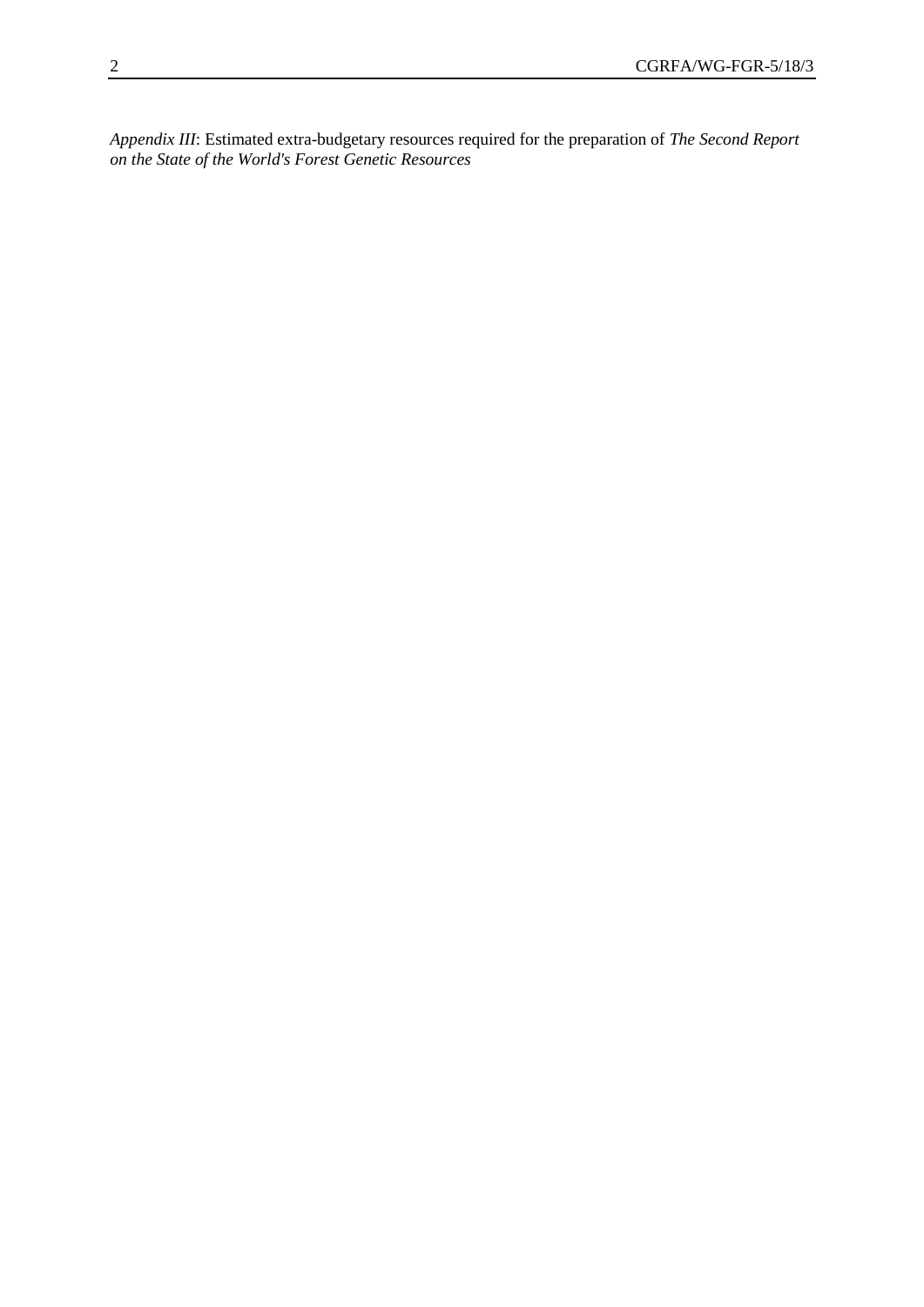# **I. INTRODUCTION**

1. The Commission on Genetic Resources for Food and Agriculture (the Commission), at its Sixteenth Regular session in 2017, adopted targets, indicators and verifiers for forest genetic resources to be used as assessment tools for monitoring the implementation of the *Global Plan for Action for the Conservation, Sustainable Use and Development of Forest Genetic Resources* (Global Plan of Action)<sup>1</sup>. It also adopted a schedule for monitoring the implementation of the Global Plan of Action and the preparation of *The Second Report on the State of the World's Forest Genetic Resources* (Second Report) 2 . According to the schedule, the Intergovernmental Technical Working Group on Forest Genetic Resources (the Working Group) should consider the preparation of the Second Report and *Draft Guidelines for the Preparation of Country Reports* at its Fifth Session<sup>3</sup>.

2. This document proposes the scope, outline and preparatory process for Second Report, for review by the Working Group. *Draft Guidelines for the Preparation of Country Reports* are contained in the document **CGRFA/WG-FGR-5/18/Inf.6**.

# **II. PROPOSED SCOPE AND OUTLINE OF THE SECOND REPORT ON THE STATE OF THE WORLD'S FOREST GENETIC RESOURCES**

3. At its last session, the Commission stressed that the information to be collected for the Second Report should cover the state of the forest genetic resources themselves, in addition to efforts related to the conservation, sustainable use and development of these resources<sup>4</sup>. A draft outline for the content of the Second Report is given in *Appendix I* to this document. It is proposed that the structure of the Second Report highlights the contributions of forest genetic resources to sustainable development, especially Sustainable Development Goal 15 (Life on land) and describes consequences of any changes identified in the forest sector for forest genetic resources and their management. The Second Report should continue to cover the genetic resources of forest trees and other woody plant species used for multiple purposes and managed in the broad range of forest management systems. The Second Report should also provide information relevant to the possible updating of the Global Plan of Action.

# **III. PREPARATORY PROCESS FOR THE SECOND REPORT ON THE STATE OF THE WORLD'S FOREST GENETIC RESOURCES**

4. The primary source of data and information for the preparation of the Second Report continues to be country reports on forest genetic resources. The schedule adopted by the Commission for monitoring the implementation of the Global Plan of Action envisages that the preparation of the Second Report and the Second Report on the Implementation of the Global Plan of Action (Second Implementation Report) will be carried out in parallel<sup>5</sup>.

5. It is proposed that the reporting guidelines for preparing the country reports consist of two sections. The first section would consist of the questionnaire prepared in 2017 for the preparation of the country progress reports on the implementation of the Global Plan of Action, including the state of conservation, use and development of forest genetic resources, as well as the state of related policies and institutions. In 2020, countries would only need to update any changes in the data and information they provided for the First Implementation Report in January 2018, through the online questionnaire

 $\overline{a}$ 

<sup>1</sup> CGRFA-16/17/Report/Rev.1, paragraph 74.

<sup>2</sup> CGRFA-16/17/Report/Rev.1, paragraph 74.

<sup>3</sup> CGRFA-16/17/20, *Appendix C*.

<sup>4</sup> CGRFA-16/17/18, paragraph 19.

<sup>5</sup> CGRFA-16/17/20, *Appendix C.*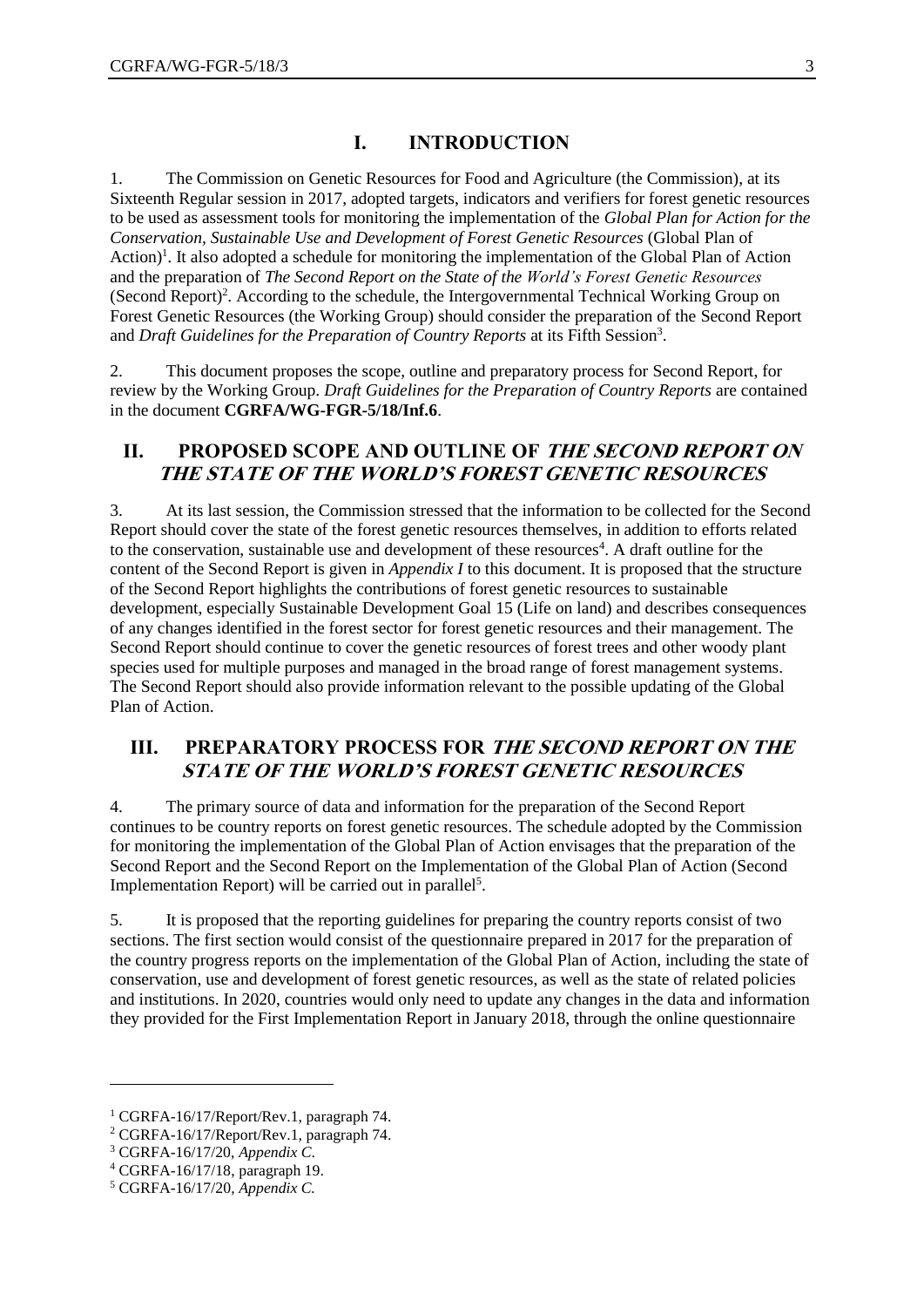#### on the Open Foris platform. The questionnaire is presented in Annex 1 of *Appendix I* to the document *Draft Guidelines for the Preparation of Country Reports* **(CGRFA/WG-FGR-5/18/Inf.6).**

6. The second section of the reporting guidelines for the Second Report will seek complementary information needed for the preparation thereof. It is proposed that the reporting guidelines used for the preparation of the first report on *The State of the Word's Forest Genetic Resources* (2014) are adapted with a view to reduce the reporting burden of countries. FAO would therefore not request countries to provide any data that they will provide, or have provided, to FAO as part of other reporting processes. For example, FAO would not request any overall data on forest resources as part of the preparation of the Second Report as these data are collected through the Global Forest Resources Assessment (GFRA)<sup>6</sup>. The proposed complementary information for the Second Report is presented in Annex 2 of *Appendix I* to the document *Draft Guidelines for the Preparation of Country Reports* (**CGRFA/WG-FGR-5/18/Inf.6**).

7. The preparation of country reports will follow the same procedure that was used for the preparation of the first Report. In May 2019, FAO will invite Members of the Commission to confirm or re-nominate National Focal Points (NFPs) on forest genetic resources, and to submit their country reports for the preparation of the Second Report by 30 June 2020. Subject to the availability of extrabudgetary resources, limited financial assistance will be made available for developing countries to support the preparation of country reports, including national workshops and other consultations with stakeholders. FAO and its partners will also explore the possibility of organizing regional or subregional consultations in 2019 to discuss the findings of the Second Implementation Report, to clarify reporting requirements for the preparation of the Second Report and to identify challenges and opportunities for further enhancing the conservation, sustainable use and development of forest genetic resources. More details on the timeline for the preparation of the Second Report are given in *Appendix II* to this document.

8. The data and information provided through the country reports will be complemented by data and information obtained from other relevant assessments and data providers, as well as from scientific literature. Subject to the availability of extra-budgetary resources, FAO will conduct expert meetings on selected topics to obtain specific and state-of-the-art inputs to different chapters of the Second Report. Furthermore, FAO plans to hire consultants with extra-budgetary funds, as needed, to support the preparation of the Second Report.

9. During the preparation of the Second Report, FAO will continue collaborating with regional networks on forest genetic resources and relevant international organizations, and invite them to contribute to the preparation of the Second Report.

10. If considered useful by the Working Group, FAO is ready to explore the possibility of developing a new global information system on forest genetic resources to facilitate the preparation and submission of country reports. As part of the preparation of the First Report, efforts were made to upgrade the existing REFORGEN database on forest genetic resources, initiated in 1993, to store and manage data and information from country reports. However, this turned out to be problematic due to the outdated software architecture and the design of the database. Furthermore, because of technical issues, it was not possible to create an online interface for the NFPs to access and upload the national data into REFORGEN. In 2017, FAO created an online reporting system based on the Open Foris platform for the preparation and submission of country progress reports for the First Implementation Report. The reporting system allowed NFPs to complete country progress reports online while FAO provided specific technical support, as requested. While this reporting system can also be used for preparing the country reports for the Second Report, it has limited functionalities in terms of making

 $\overline{a}$ 

<sup>6</sup> Global Forest Resources Assessment 2020. Guidelines and specifications. Forest Resources Assessment Working Paper 189, FAO, Rome.<http://www.fao.org/3/I8699EN/i8699en.pdf>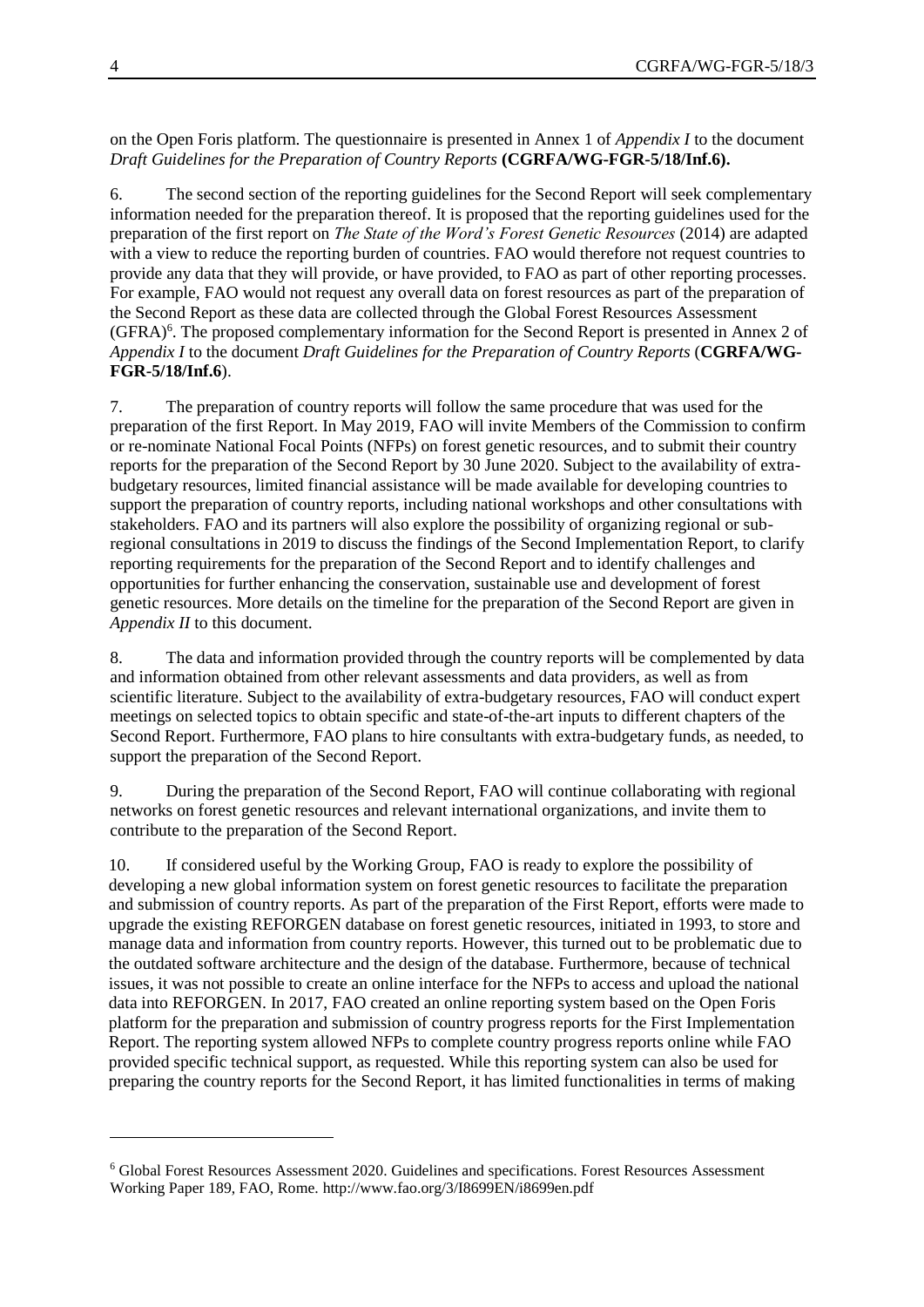available online the data and information submitted by countries. A new global information system on forest genetic resources could overcome these limitations.

## **IV. REQUIRED FINANCIAL RESOURCES**

11. FAO's work on forest genetic resources is included in FAO's Strategic Programme 2 (*Make agriculture, forestry and fisheries more productive and sustainable*). For the biennium 2018-19, available resources include one regular programme post (Forestry Officer (P-4 level), Forest Genetic Resources and Biodiversity), earmarked financial resources for the organization of the Fifth Session of the Working Group and contributions of support staff to the work on forest genetic resources. The regular programme resources for the work on forest genetic resources are not expected to increase significantly from 2020 to 2023. This means that extra-budgetary resources are critical for preparing the Second Report within the given timeframe.

12. The estimated extra-budgetary resources required for the preparation and publishing of the Second Report are presented in *Appendix III* to this document. Further to the financial resources needed for supporting developing countries in the preparation of country reports, regional consultations and other costs, additional technical and support staff would have to be made available, from July 2019 to June 2023, as follows: one Forestry Officer (P3 level) and one General Service staff (G3 level). The costs of developing a possible new information system on forest genetic resources are not included in the tentative budget presented in *Appendix III*.

## **V. GUIDANCE SOUGHT**

13. The Working Group may wish to:

i) review and revise, as needed, the proposed outline and timeline for the preparation of the Second Report, for consideration by the Commission at its next session; ii) review and revise, as needed, the draft guidelines for preparing the country reports, and request the Secretariat to finalize them based on comments received from the National Focal Points by 15 September 2018, for consideration by the Commission at its next session; and

iii) consider the development of a global information system for forest genetic resources and make a recommendation in this regard to the Commission.

14. The Working Group may wish to recommend that the Commission:

iv) call upon countries to submit their country reports for the preparation of the Second Report by 30 June 2020;

v) request FAO to invite regional networks on forest genetic resources and relevant international organizations to contribute to the preparation of the Second Report; and vi) urge donors to support the preparation of the Second Report, taking note of the extrabudgetary resources required, as indicated in *Appendix C*.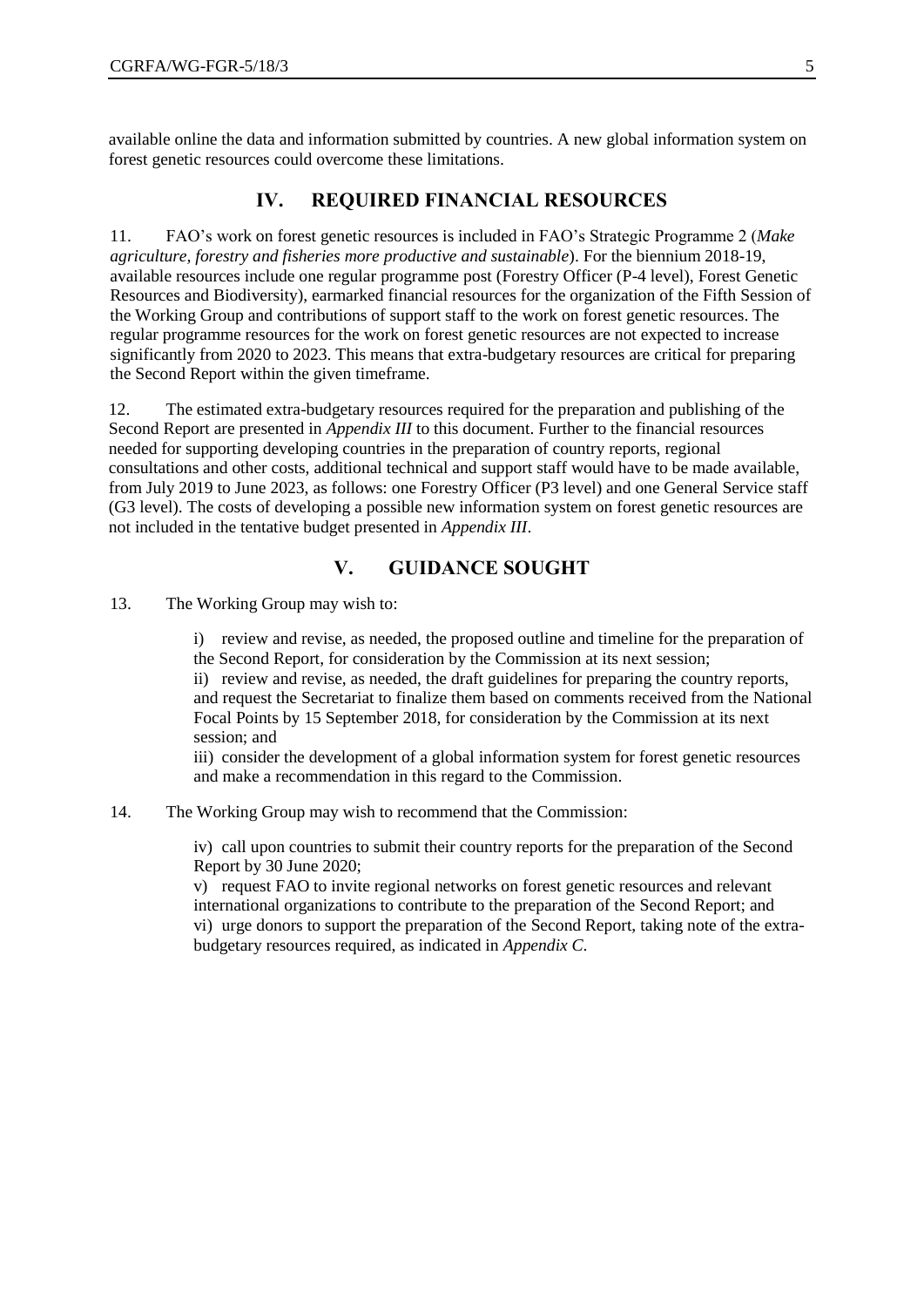## **Appendix I: Proposed outline of** *The Second Report on the State of the World's Forest Genetic Resources*

Foreword

Acknowledgements

Abbreviations and Acronyms

About this publication

Executive summary

#### **Part 1: The contributions of forest genetic resources to sustainable development**

Chapter 1. Value and importance of forest genetic resources

- Definition of forest genetic resources
- Economic, environmental, social and cultural values of forest genetic resources
- The role of forest genetic resources in achieving relevant Sustainable Development Goals

#### **Part 2: State of diversity in forests and other wooded lands**

Chapter 2. State of forests

 $\overline{a}$ 

- Relevant results from the 2020 Global Forest Resources Assessment
- Drivers of change in the forest sector

Chapter 3. State of other wooded lands

 Overview based on available assessments of other wooded lands which are not classified as "forests" by the  $G \nRFA$ <sup>7</sup>

Chapter 4. State of diversity between trees and other woody plant species

 Overview based on the findings of the ongoing Global Tree Assessment by the Botanical Gardens Conservation International and the IUCN/SSC Global Tree Specialist Group, and the data available from the GlobalTreeSearch database

Chapter 5. State of diversity within trees and other woody plants species

 Overview of inventories, characterization and monitoring of forest genetic resources based on scientific literature and other available information, including relevant data and information from the country reports

#### **Part 3: State of forest genetic resources conservation**

Chapter 6. *In situ* conservation of forest genetic resources

Conservation of forest genetic resources in natural and planted forests

<sup>7</sup> Global Forest Resources Assessment 2020. Terms and Definitions. Forest Resources Assessment Working Paper 188, FAO, Rome.<http://www.fao.org/3/I8661EN/i8661en.pdf>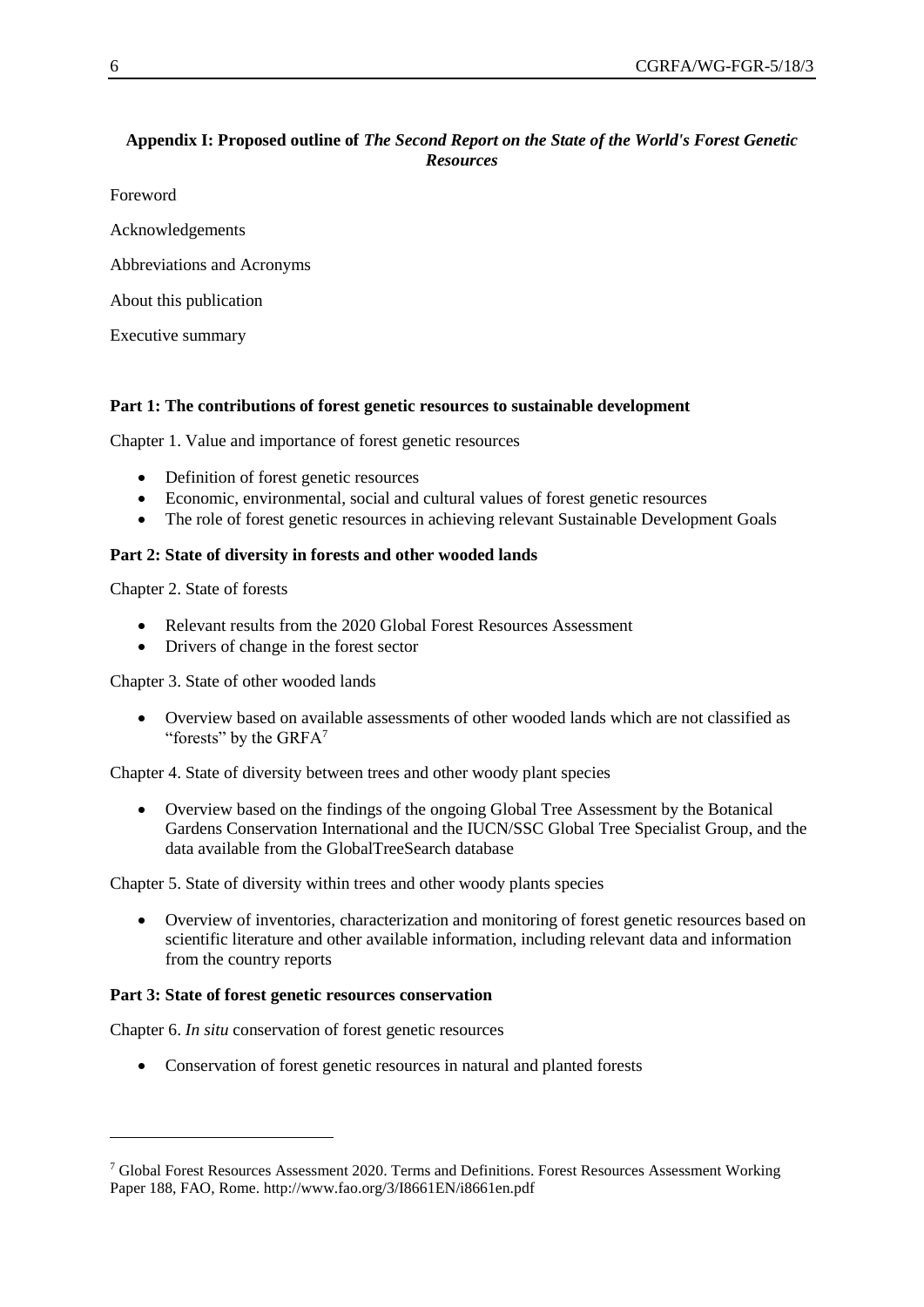Chapter 7. *Ex situ* conservation of forest genetic resources

 Conservation of forest genetic resources in ex situ conservation stands, provenance and progeny trials, seed banks, clonal collections etc.

#### **Part 4: State of use, development and management of forest genetic resources conservation**

Chapter 8. The state of use

- Selection, production, delivery and deployment of forest reproductive material
- Economic and livelihood aspects of forest reproductive material

Chapter 9. The state of genetic improvement and breeding programmes

- Status and trends of tree improvement and breeding programmes
- Productivity gains and economic aspects

Chapter 10. Management of forest genetic resources

- Genetic considerations in managing natural and planted forests and their economic implications
- Consequences of the changes in the forest sector for forest genetic resources and their management

### **Part 5: State of capacities and polices**

Chapter 11. Institutional framework for the conservation, use and development of forest genetic resources

- Capacities for the conservation, use and development of forest genetic resources
- National coordination mechanisms and other institutions dealing with forest genetic resources
- Polices and strategies relevant for forest genetic resources
- Stakeholders involved in the conservation, use and development of forest genetic resources
- Research and development

Chapter 12. International and regional cooperation on forest genetic resources

- International organizations and reginal networks dealing with forest genetic resources
- Contributions of international and regional cooperation to the conservation, use and development of forest genetic resources

#### **Part 6: Challenges and opportunities**

Chapter 13. Recommended actions for the future

- Availability of information on forest genetic resources
- Conservation of forest genetic resources
- Use, development and management of forest genetic resources
- Policies, institutions and capacity-building

#### **References**

#### **Annexes**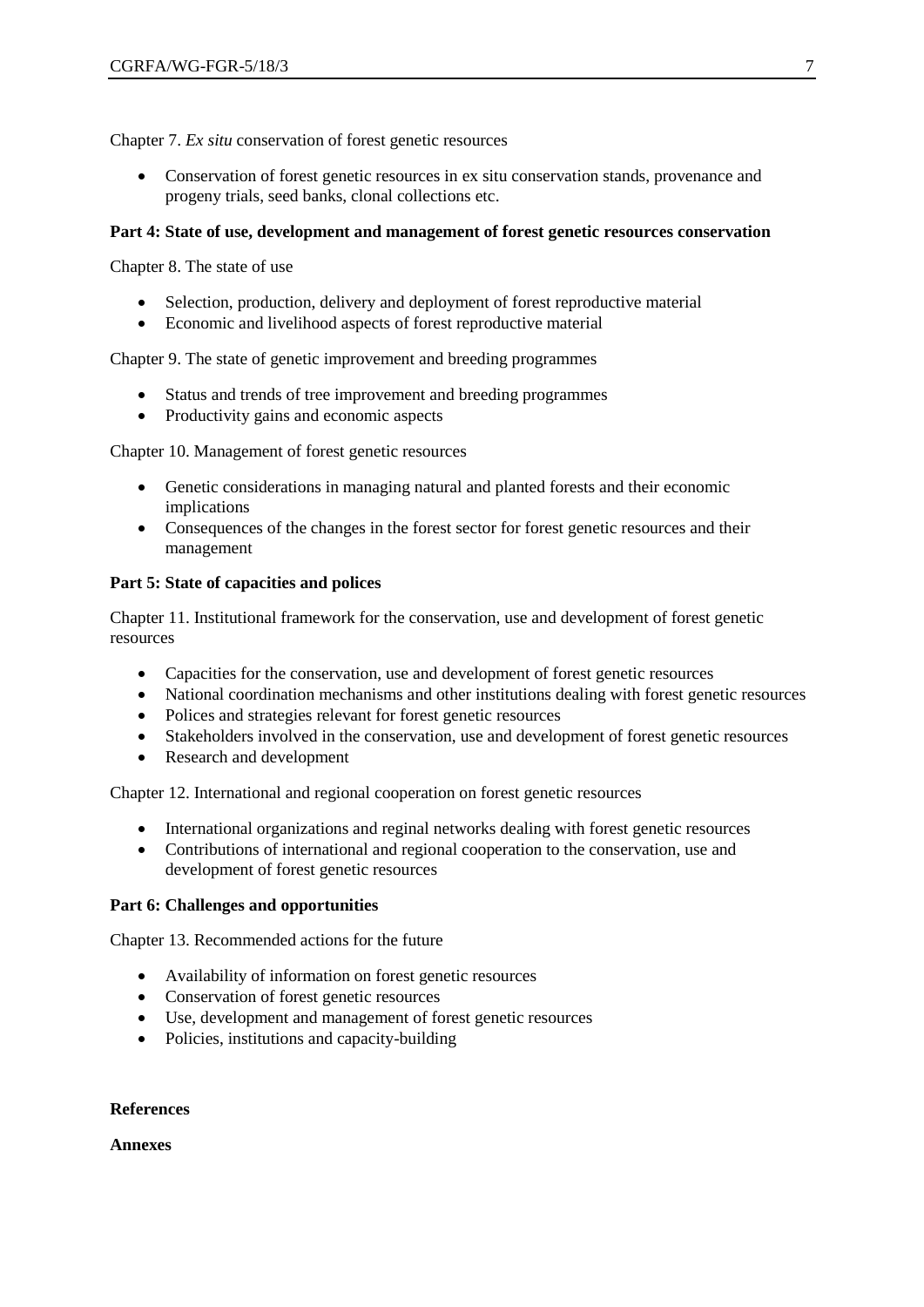|                                                                                       | 2018 |              |           |           | 2019 |               |    |    |  |
|---------------------------------------------------------------------------------------|------|--------------|-----------|-----------|------|---------------|----|----|--|
|                                                                                       | Q1   | $\mathbf{Q}$ | <b>O3</b> | <b>O4</b> | Q1   | $\mathbf{O}2$ | Q3 | О4 |  |
| ITWG-FGR-5 considers the preparation of the Second<br>Report                          |      |              |           |           |      |               |    |    |  |
| Mobilization of extra-budgetary resources for the<br>preparation of the Second Report |      |              |           |           |      |               |    |    |  |
| Finalization of Guidelines for the Preparation of<br>Country Reports for CGRFA-17     |      |              |           |           |      |               |    |    |  |
| CGRFA-17 considers the preparation of the Second<br>Report                            |      |              |           |           |      |               |    |    |  |
| Development of a global information system (possible<br>activity)                     |      |              |           |           |      |               |    |    |  |
| Preparation of country reports for the Second Report                                  |      |              |           |           |      |               |    |    |  |
| Regional consultations                                                                |      |              |           |           |      |               |    |    |  |

## **Appendix II: Proposed timeline for the preparation of** *The Second Report on the State of the World's Forest Genetic Resources*

|                                                                             | 2020 |                |    |                | 2021 |                |    |                |
|-----------------------------------------------------------------------------|------|----------------|----|----------------|------|----------------|----|----------------|
|                                                                             | Q1   | Q <sub>2</sub> | Q3 | Q <sub>4</sub> | Q1   | Q <sub>2</sub> | Q3 | Q <sub>4</sub> |
| Preparation of country reports for the Second Report                        |      |                |    |                |      |                |    |                |
| Regional consultations                                                      |      |                |    |                |      |                |    |                |
| ITWG-FGR-6 considers the status of preparation of<br>the Second Report      |      |                |    |                |      |                |    |                |
| Data cleaning and analyses                                                  |      |                |    |                |      |                |    |                |
| Preparation of data and information syntheses for<br>different chapters     |      |                |    |                |      |                |    |                |
| CGRFA-18 considers the status of preparation of the<br>Second Report        |      |                |    |                |      |                |    |                |
| Expert meetings on selected topics relevant for the<br><b>Second Report</b> |      |                |    |                |      |                |    |                |
| Preparation of draft chapters of the Second Report                          |      |                |    |                |      |                |    |                |
| Peer-review of draft chapters of the Second Report                          |      |                |    |                |      |                |    |                |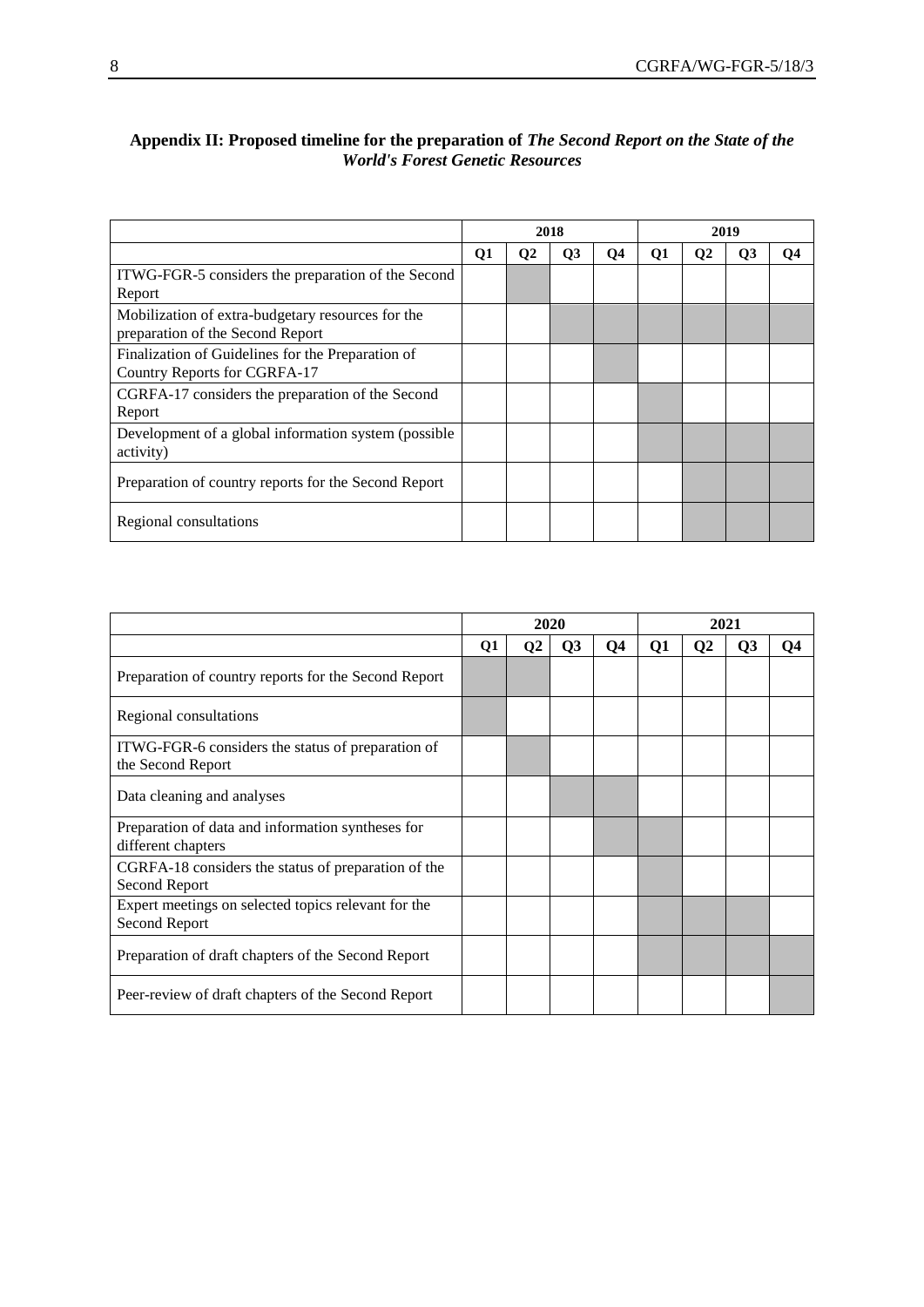|                                                                                    | 2022 |                |           |    | 2023 |    |                |    |
|------------------------------------------------------------------------------------|------|----------------|-----------|----|------|----|----------------|----|
|                                                                                    | Q1   | Q <sub>2</sub> | <b>O3</b> | Q4 | Q1   | O2 | Q <sub>3</sub> | O4 |
| Preparation of the draft Second Report                                             |      |                |           |    |      |    |                |    |
| ITWG-FGR-7 considers the draft Second Report                                       |      |                |           |    |      |    |                |    |
| Incorporating the ITWG-FGR comments into the<br>draft Second Report                |      |                |           |    |      |    |                |    |
| CGRFA-19 considers draft Second Report                                             |      |                |           |    |      |    |                |    |
| Finalization of the Second Report for printing and<br>distribution                 |      |                |           |    |      |    |                |    |
| Preparation of summaries and infographics of the<br>Second Report in six languages |      |                |           |    |      |    |                |    |
| Launch of the Second Report                                                        |      |                |           |    |      |    |                |    |